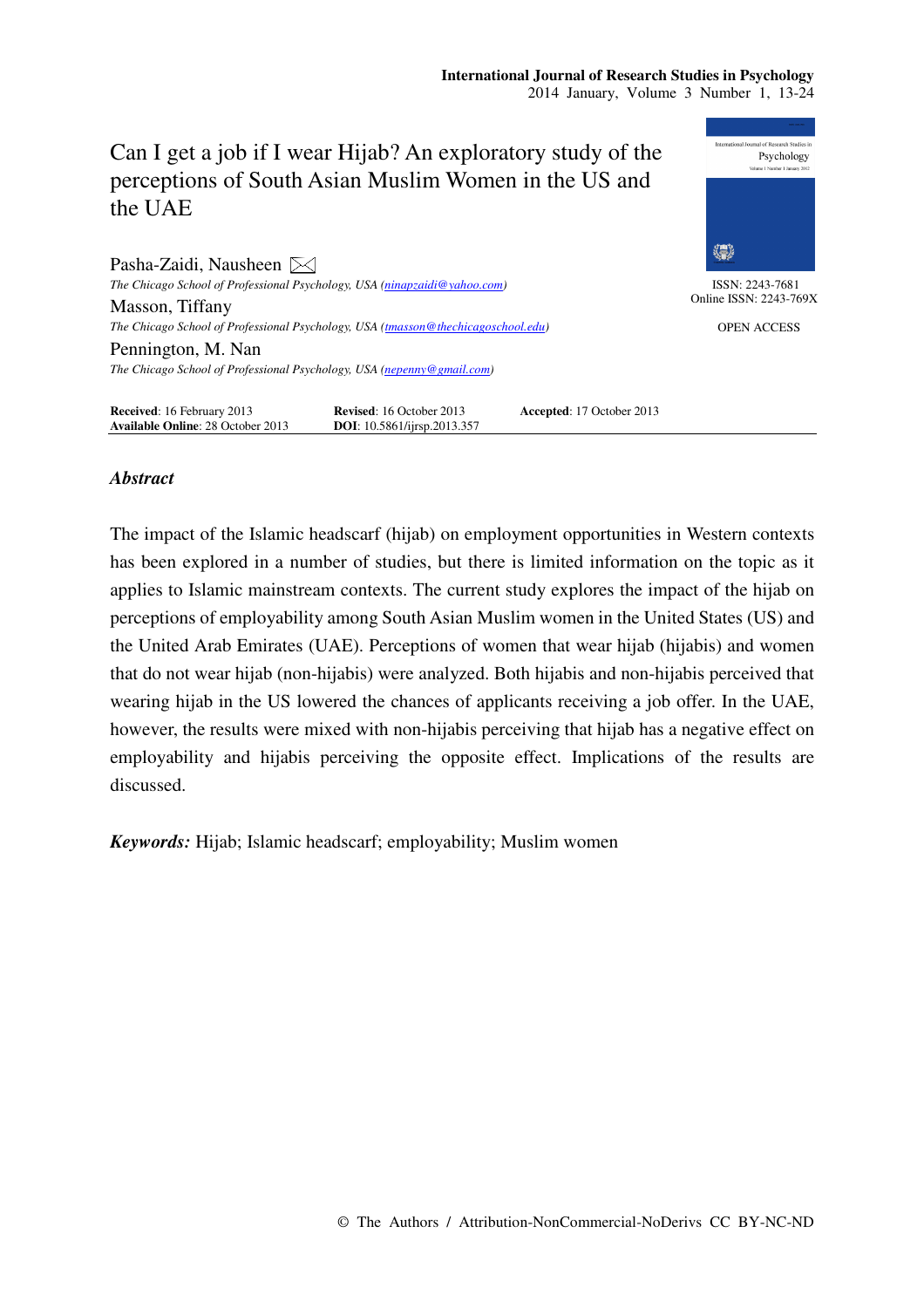# **Can I get a job if I wear Hijab? An exploratory study of the perceptions of South Asian Muslim Women in the US and the UAE**

#### **1. Introduction**

Signs of anti-Islamic prejudice can be found in many Western countries and are often encapsulated in the use of the hijab, or Islamic headscarf, which is the most visible expression of the Islamic faith (Heibling, 2008; Rana, 2007; Dunn, Klocker, & Salabay, 2007; Sheth, 2006; Fair, 2003). Complaints of religious discrimination are often centered on the use of Islamic attire (or ethnic attire that is presumed to be Islamic) in Western public spaces where public and private identities become key players in the debate between secularism and religious practice (Gole, 2003; Ruby, 2006; Droogsma, 2007). As a marker of Islam, the hijab has provided an arena for debate about women's rights and the appropriateness of religious symbols in public spaces. Bans on the wearing of the hijab in France and Turkey have made international headlines, exacerbating the division between those that are pro-hijab and those that are anti-hijab (Ajrouch, 2007). There is no argument among Muslim women that the headscarf is a necessary component of Islamic prayer; however, the incorporation of the hijab in public life continues to be an area of contention. Within the Muslim community, the hijab has often been used as a litmus test to determine the piety of Muslim women. Not surprisingly, women who wear the hijab are able to gain a higher level of social prestige within their Muslim communities, while the public display of their faith has made them more susceptible to discrimination in Western society (Vyas, 2008; Ali, 2005; Moore, 2007).

The practice of the hijab in the Islamic societies of the Middle East, on the other hand, is highly dependent on the country. The Gulf Cooperative Council (GCC) is a conglomerate of Middle Eastern nations that is headquartered in Riyadh and has six member states (Saudi Arabia, Oman, Bahrain, Kuwait, Qatar and the United Arab Emirates). Even though these countries share common histories and political systems (Kapiszewski, 2004), social norms regarding hijab vary. Whereas Saudi Arabian law requires the use of the hijab for all women, the United Arab Emirates (UAE) prides itself on being a tolerant and open-minded society that does not force women to abide by strict interpretations of Islamic mandates for dress. However, the fear of Western influences on local culture in the UAE has increased the pressure among many Muslim women to appear more religious through the use of the hijab. In many nations of the GCC, "because women are seen as the keepers of morality, they have been expected to make more of a show of their loyalty to Islam" (Al-Jenaibi, 2010, p. 66).

#### **2. Literature Review**

Employability among Muslims in Western contexts has been explored in a number of studies (Ghumman & Jackson: 2010; Read, 2002; Persad & Lukas, 2002; Lewis, 2007; Parker-Jenkins, Hartas, Irving, &Barker, 1999; King & Ahmad, 2010; Foroutan, 2008; Unkelbach, Schneider, Gode, & Senft, 2010). For example, Ghumman and Jackson (2010) found that Muslim women in the US who wear hijab (hijabis) have lower expectations of receiving job offers than Muslim women who do not wear hijab (non-hijabis), especially with jobs requiring high levels of public contact.

Accordingly, Persad and Lukas' (2002) research demonstrated hijabis experience barriers to employment in manufacturing, sales and service sectors in Canada). Selection bias exists in Germany against women wearing hijab (Unkelback et. al, 2010, whereas, female job applicants in the US wearing Muslim attire were considered most employable for lower-status positions and least employable for high-status positions (Ghuman & Jackson, 2008). Interestingly, there is no difference between interview offers for hijabis and non-hijabis, however, the interactions between applicants and employers in the American retail industry were shorter and more interpersonally negative for hijabis who did not provide evidence against stereotypical information (Ahmad, 2010). This current study adds to the existing literature by examining the effect of the hijab on South Asian Muslim women's perceptions of employability by comparing the perceptions of South Asian Muslim women in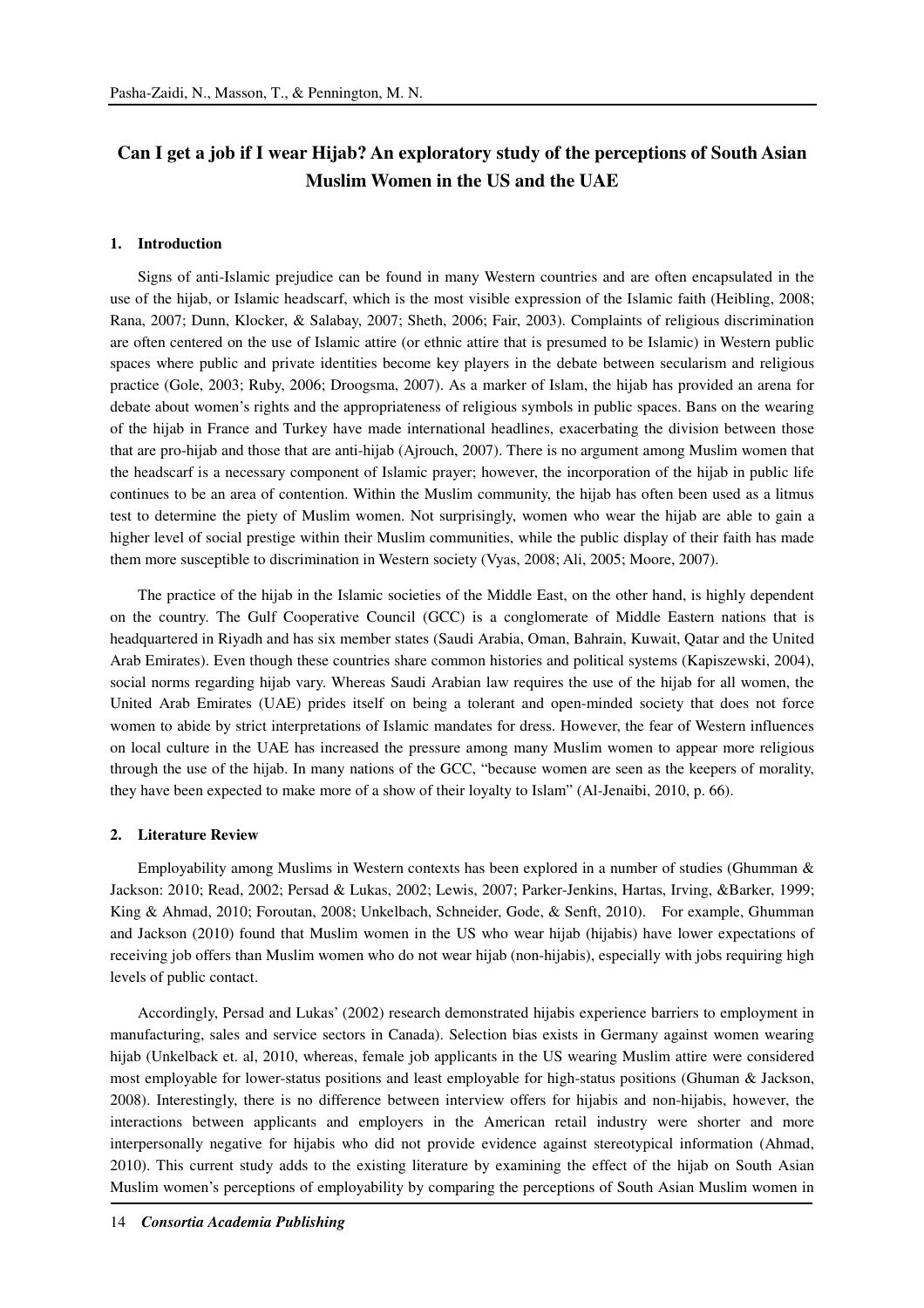the United States (US) and the United Arab Emirates (UAE).

As hijab is a visible marker of a stigmatized group in Western societies, especially in the post-9/11 era, stereotype threat may affect the perceptions of employability among Muslims as well as their actual job performance. According to Stereotype Threat Theory people whose social groups have negative stereotypes associated with them will underperform in a way that is consistent with the stereotype (Steele and Aronson, 1995). As such, South Asian Muslim women who are cognizant of the negative stereotype associated with either their ethnicity or their religion (or both) may give lower ratings for employability of those women representing the stereotyped group. In the non-Muslim mainstream context of North America, hijabis would be expected to receive lower ratings for employability; whereas, in the Muslim mainstream context of the Middle Eastern Gulf countries, non-hijabis would be expected to receive lower ratings for employability.

Although most of the literature about stereotype threat addresses the impact of negative stereotypes on performance in test-taking situations (Steele & Aronson, 1995; Croizet & Claire,1998; Quinn & Spencer, 2001; Klein, Pohl, & Ndagijimanna, 2007; Owens & Massey, 2011), researchers have also extended the theory to apply to the context of survey responses (Davis, Silver, & Baumer 2002), suggesting that the format and structure of a survey could parallel a formal testing environment, thus triggering stereotype threat in stigmatized groups. "The activation of stereotype threat seems to be affected by how certain tasks are framed. If a task is framed in such a way that individuals feel that their performance or responses may be judged against or evaluated in the context of a negative group stereotype, the pressure to disconfirm the negative stereotype produces anxiety that interferes with the processing of information or the ability to solve problems" (Davis, Silver, & Baumer, 2002, p. 5). Utilizing an online survey, this research required participants to supply demographic and attitudinal information regarding their ethnicity and religion prior to evaluating a set of photos of for employability. Additionally, as the experimental conditions specifically required the participants to rate photos of women with and without hijab, the activation of stereotype threat with regard to hijab is highly plausible.

Understanding the effect of the hijab on perceptions of employability in the Middle East may be a much more complex undertaking than studying the phenomenon in Western countries. Mahfoodh (2008) points out that hijabis in Bahrain may be considered less able and less outgoing than non-hijabis; as such, women who wear hijab may be rejected from more prestigious employment opportunities due to the perceptions associated with it. On the other hand, McIntosh and Islam (2010) found that wearing the hijab opened business opportunities for female entrepreneurs in Bahrain. Emphasizing the influence of Islamic traditions on business practices in the Middle East, Hutchings, Metcalfe, and Cooper (2010) warn against generalized assumptions about equal opportunities for women due to the rapidly changing context, the wide cultural differences between countries, as well as the "equal but different" philosophy which characterizes gender relations in the region. With the political emphasis on increasing the employment opportunities of locals, especially in the UAE, research in this area has focused more on issues surrounding Arab national participation in the economy, rather than the perceptions of employability among middle and upper class expatriates, including South Asians in the region (Farrell, 2008; Hutchings, Metcalfe, & Cooper, 2010; Mayers, Sonleitner, & Wooldridge, 2007; Gallant, 2006; Nelson, 2004; Godwin, 2006). However, as the reliance on expatriate workers continues to exist, research on expatriate participation in UAE businesses must pay greater attention to the acceptance of expatriates into the mainstream society (Melvin, 2008; Beuthe, 2008).

### *2.1 Research Question and Hypotheses*

Research Question: What is the effect of the hijab on South Asian Muslim women's perceptions of employability in the US and the UAE?

- $\triangleright$  Hypothesis 1: Religious attire activates stereotype threat; in that, hijabis in the US will rate photos of hijab lower in terms of employability.
- $\triangleright$  Hypothesis 2: Lack of religious attire activates stereotype threat in that non-hijabis, in the UAE will rate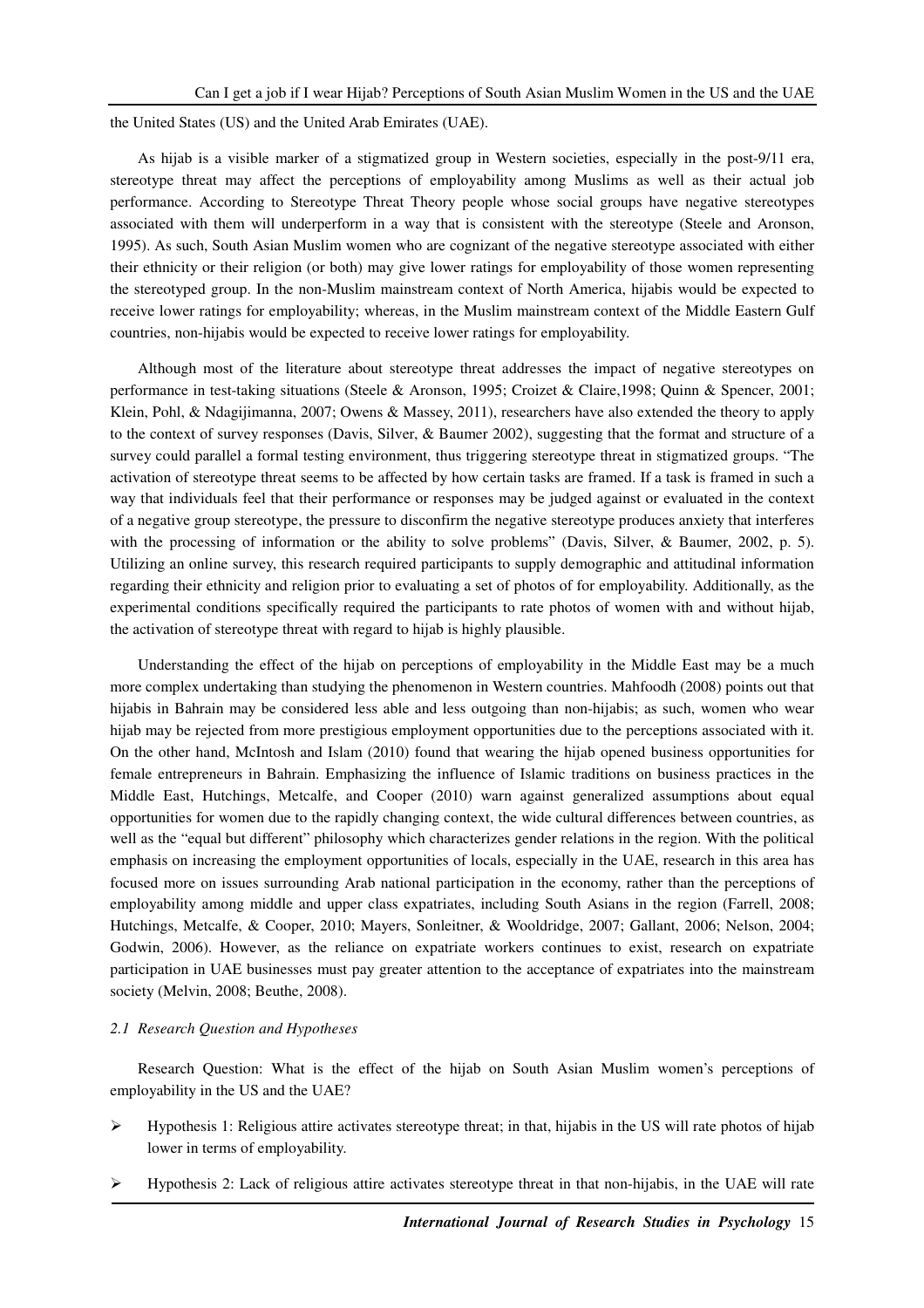non-hijabis lower in terms of employability.

### *2.2 Participants*

To limit the variability of data due to differences in ethnic background, the current study participants included South Asians of Indian, Pakistani, or Bangladeshi heritage. As South Asians have become a fabric of both US and the UAE societies through migratory circumstances (either their own or that of their family), this particular population served as an appropriate group for a cross-cultural comparison of Muslim women's perceptions of employability.

A total of 341 completed surveys were analyzed in this study. Of those, 58% (*n* = 198) were US residents and 42% (*n* = 143) were UAE residents. The mean age of US participants was 28.2 years with 98% of the participants between the ages of 18 and 50. Fifty percent of participants were born into a Muslim family and 44% were hijabi. The majority of US participants had earned at least a Bachelor's degree and approximately 60% were employed either full-time or part-time. The mean age of UAE participants was 26.2 years with 97% of participants between 18 and 50 years of age. Additionally, 99% of the UAE respondents were born into a Muslim family and 57% were hijabi. In terms of educational attainment, the majority of UAE participants had earned at least a Bachelor's degree and 51% were employed either full-time or part-time.

## *2.3 Measures*

In order to replicate and extend prior research regarding perceptions of hijab (Mahmud & Swami, 2010; King & Ahmad, 2010), full-face photographs of four Caucasian and four South Asian women were utilized to address each of the four employability conditions. Two photographs of each woman were taken, one with hijab and one without hijab. All women in the no-hijab condition had dark hair which was either very short or pulled away from her face. In order to minimize the effect of skin tone and ethnicity, the photos were rendered in grayscale with a white background (Figure 1).



### *Figure 1.* Experimental Condition

*NOTE*: Prior approval was secured in having the above pictures presented in this report.

The perceptions of employability were measured by asking participants about the likelihood of the woman in the photo obtaining a position. The survey utilized a Likert-type scale with (1) indicating "highly unlikely" to (5) indicating "highly likely". The items that measured employability were as follows:

- a. This woman has applied for a job as a medical doctor. She is highly qualified for the position. In your opinion, what is the likelihood that she will obtain an offer of employment?
- b. This woman has applied for a job as a laundry worker. She is highly qualified for the position. In your opinion, what is the likelihood that she will obtain an offer of employment?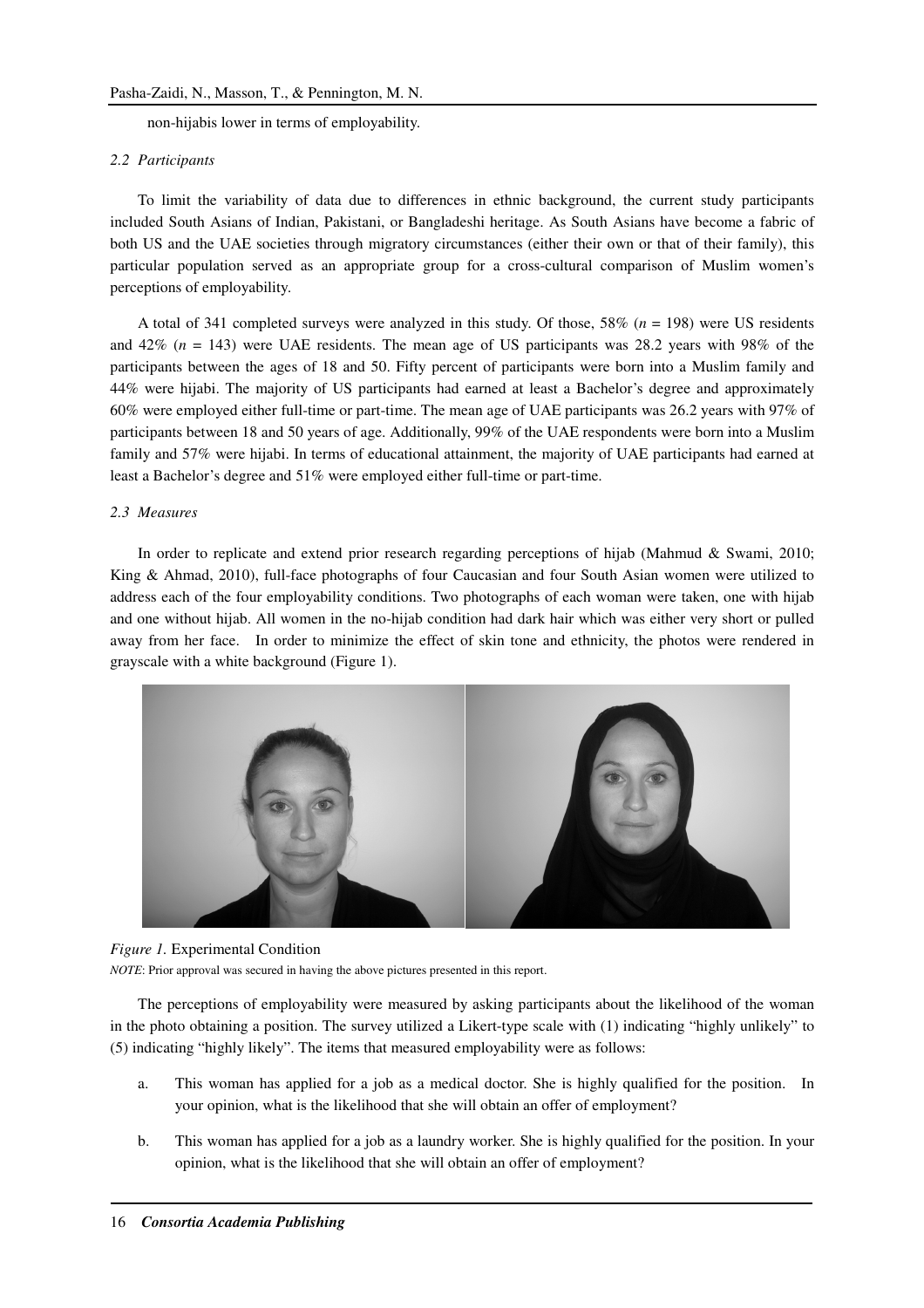- c. This woman has applied for a job as a graphic designer. She is highly qualified for the position. In your opinion, what is the likelihood that she will obtain an offer of employment?
- d. This woman has applied for a job as a personal household cook for a small family. She is highly qualified for the position. In your opinion, what is the likelihood that she will obtain an offer of employment?

Content validity was established by utilizing perceived employability items based on the job types used by Ghumman and Jackson (2010) in their study of Muslim women's perceptions of employability in the United States. The internal reliability of the perceived employability items was adequate in the present study (Cronbach's alpha =  $0.86$ ).

### *2.4 Procedures*

The surveys were distributed to South Asian Muslim women in the US and the UAE via the internet. While both American and Emirati mainstream societies have multicultural populations, South Asians have become part of the fabric of both societies through migration. As such, the study was limited to one cultural background while studying the perceptions of Muslim women in both a Western and an Islamic mainstream society. To present a more balanced picture of hijab, both South Asian Muslim women that wear the hijab and those that do not were asked to participate. Participants were recruited through social networking sites, university listservs, and emails to Islamic Centers in the US, as well as emails to South Asian women's associations both in the US and the UAE. These sites allowed the researcher to reach the specific demographic population that was needed for the study. Additionally organizations affiliated with Indian, Pakistani, and Bangladeshi embassies in the UAE were utilized to recruit participants living in the country.

In the request for participation letter, the researchers asked the organizations and/or individuals to pass along the survey link to other potential participants. An additional snowball sampling technique was employed; wherein, the researchers sent a recruitment email to personal acquaintances asking them to forward it to others who fit the criteria. This technique was used successfully by previous studies involving recruitment of Muslim populations (Ghumman & Jackson, 2010; Mohammadi, Jones, & Evans, 2008; Jana-Masri & Priester, 2007; Peek, 2005).

Although there is no full-proof method for ensuring the identity of the participants in an online format, the recruitment emails solicited only participants from the demographic categories specified. The online survey was programmed to only allow participants to respond if they lived in either the US or the UAE. No other choice was provided on the survey and participants could not proceed until this item was completed. Participants did have the option of choosing an ethnicity other than South Asian, but the data from non-South Asians was excluded from analysis. Participants who indicated they were partly South Asian were also included in the study and final data analysis. Finally, it was imperative for participants to indicate whether they were hijabi or non-hijabi, so the survey was programmed to make this demographic item a required response that would need to be completed in order for participants to continue with the questionnaire. These efforts, both in the recruitment process and in the online administration of the survey, were made to encourage only those respondents that fit the demographic criteria to participate in the study.

To test the hypotheses associated with the research question, first the data were split by country of residence. Then, mixed 2 (hijabi x non-hijabi) x 2 (photos of hijab x photos of no-hijab) ANOVAs were conducted to test for the effect of the hijab on participants' perceptions of employability. The 2 X 2 mixed ANOVA design allowed for between subjects and within subjects analysis. The between subjects analysis compared hijabi and non-hijabi participants' responses on the two given conditions (photos of hijab and photos of no-hijab) to analyze differences between the groups regarding their perceptions of employability. Additionally, the within subjects analysis compared the responses within each group to see if there were any differences in the way that the group rated the photos of hijab versus the photos of no-hijab regarding employability .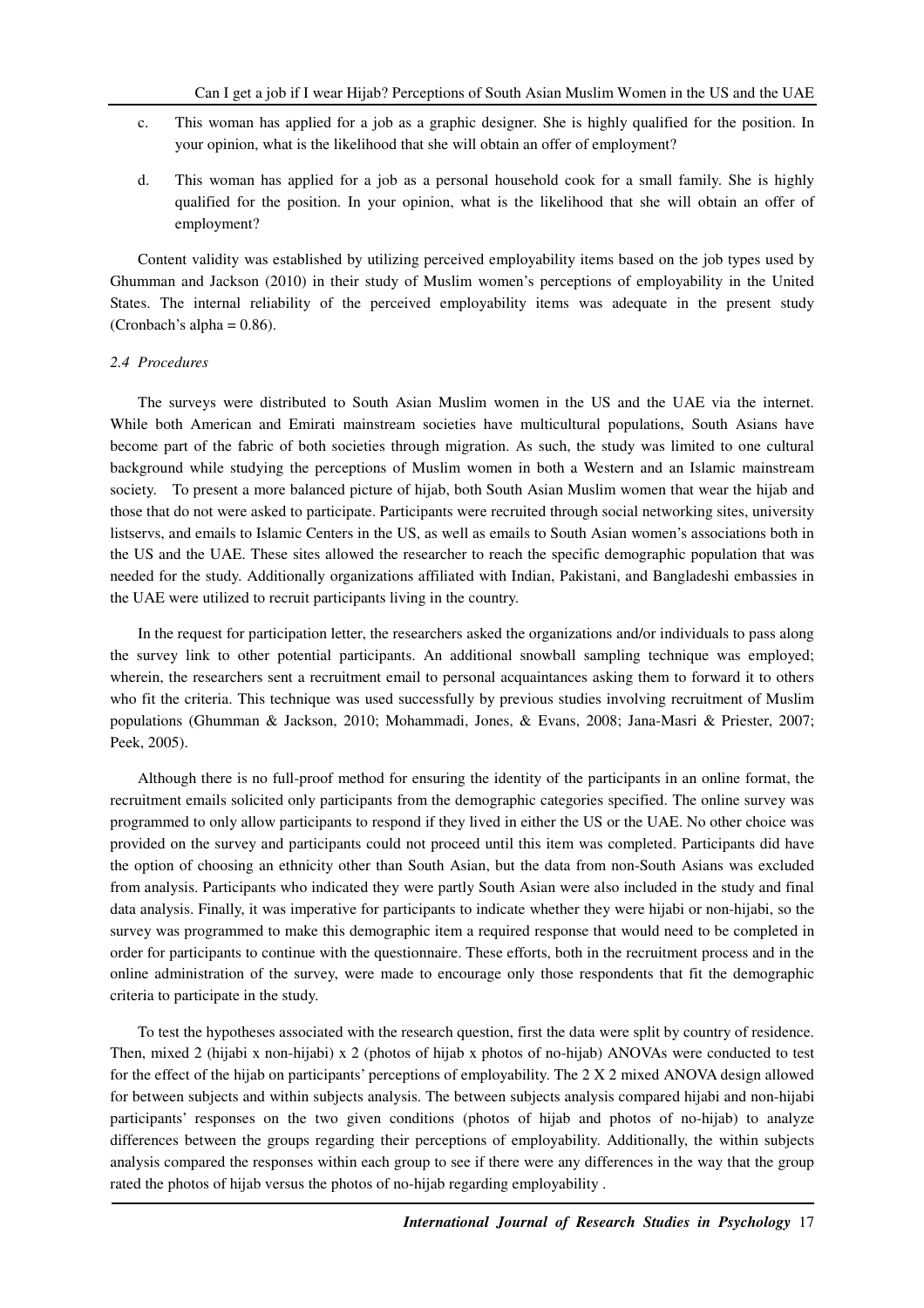# **3. Results**

# *3.1 Hijab and employability – US*

Descriptive statistics indicated that both hijabi participants and non-hijabi participants in the US rated photos of no-hijab higher for employability than photos of hijab (Table 1).

## **Table 1**

*Descriptive Statistics for Employability Ratings by Hijab Status for US Participants* 

| Employability rating | Hijabi participants | Mean | SD | $\boldsymbol{N}$ |
|----------------------|---------------------|------|----|------------------|
| Hijab photos         | Yes                 | 3.7  | .9 | 81               |
|                      | N <sub>0</sub>      | 3.6  | .9 | 106              |
| No-hijab photos      | Yes                 | 4.4  | .7 | 81               |
|                      | No                  | 4.3  | .5 | 106              |

Employability ratings of the photos of hijab and the photos of no-hijab were compared between the hijabi and non-hijabi samples as well as within each group. There was no significant interaction between participants' personal hijab status and ratings of employability,  $F(1, 185) = .009$ ,  $p = .924$ , partial  $\eta^2 = 0$ . However, there was a statistically significant main effect of employability ratings within the groups,  $F(1, 185) = 119.5$ ,  $p < .001$ , partial  $\eta^2$  = .39, indicating a significant difference in the way that participants rated the photos of hijab versus the photos of no-hijab in terms of employability in the US. Thus, Hypothesis 1 was supported (Table 2).

# **Table 2**

| Source                                                                         | df  | F        | $\eta^2$ | $\cdot p$ |  |  |  |
|--------------------------------------------------------------------------------|-----|----------|----------|-----------|--|--|--|
| <b>Between Subjects</b>                                                        |     |          |          |           |  |  |  |
| Hijabi Status (H)                                                              |     | .63      | .003     | .430      |  |  |  |
| Error                                                                          | 185 | (.761)   |          |           |  |  |  |
| Within Subjects                                                                |     |          |          |           |  |  |  |
| Employability (E)                                                              |     | 119.52** | .392     | .000      |  |  |  |
| EXH                                                                            |     | .009     | .000     | .924      |  |  |  |
| Error                                                                          | 185 | (.364)   |          |           |  |  |  |
| $\cdots$<br>ata.<br>$\mathbf{v}$<br>$\sim$<br>als als<br>$\sim$ 1<br>$\cdot$ 1 |     |          |          |           |  |  |  |

*Mixed ANOVA Results for Employability Ratings by Hijab Status for US Participants* 

*Note*: Values enclosed in parentheses represent mean square errors.  $* p < .05$  \*\* $p < .01$ 

# *3.2 Hijab and employability – UAE*

Descriptive statistics indicated that hijabi participants in the UAE rated photos of hijab higher than photos of no-hijab in terms of employability; whereas, non-hijabi participants rated photos of hijab lower in terms of employability than photos of no-hijab. Descriptive statistics for employability ratings are shown in Table 3.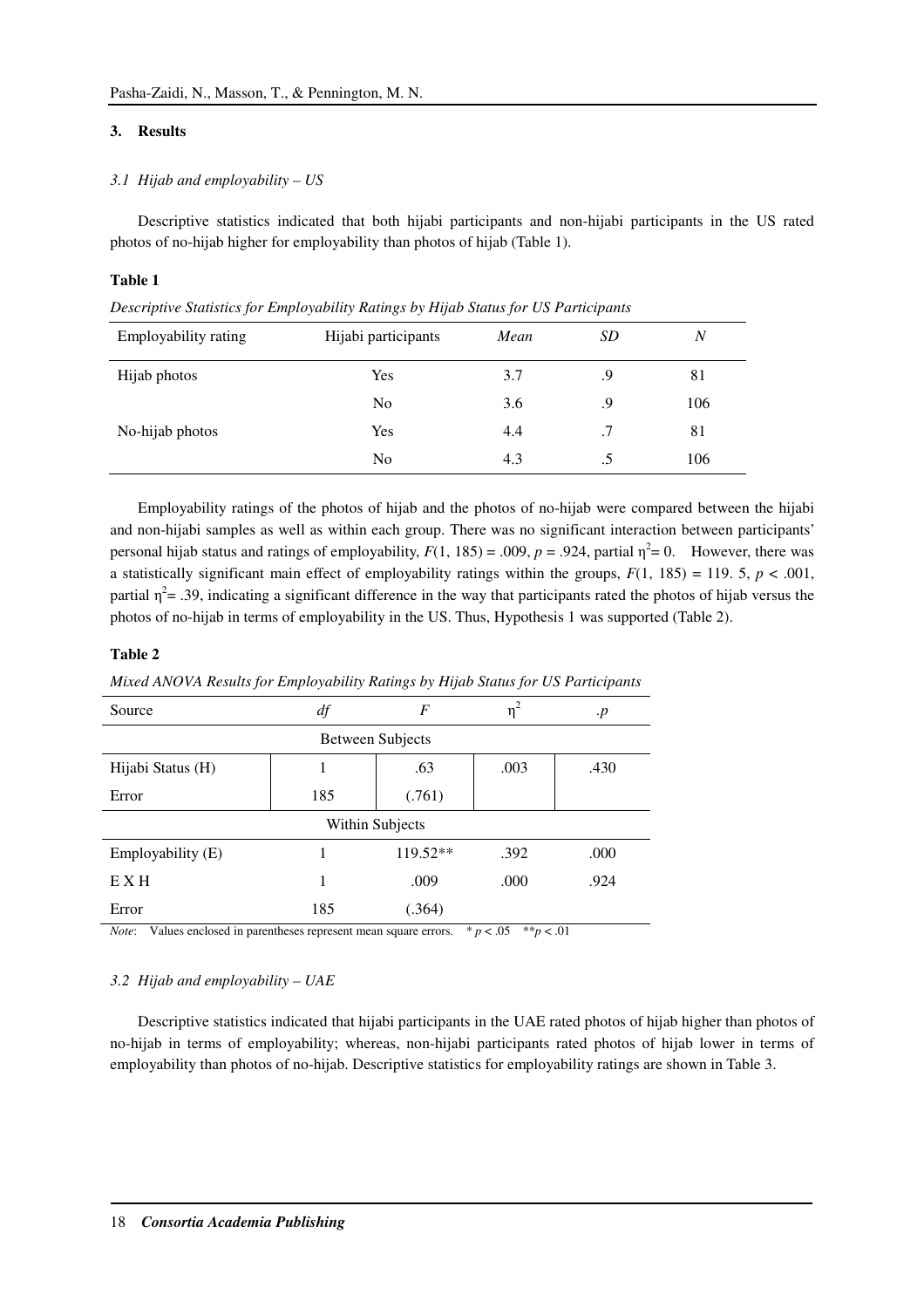| $\cdot$              |                     | $\cdot$ |           |                  |  |
|----------------------|---------------------|---------|-----------|------------------|--|
| Employability rating | Hijabi participants | Mean    | <i>SD</i> | $\boldsymbol{N}$ |  |
| Hijab photos         | Yes                 | 4.0     | .7        | 73               |  |
|                      | N <sub>0</sub>      | 3.9     | .8        | 55               |  |
| No-hijab photos      | Yes                 | 3.9     | .7        | 73               |  |
|                      | N <sub>0</sub>      | 4.1     | .6        | 55               |  |

# **Table 3**

|  |  |  | Descriptive Statistics for Employability Ratings by Hijab Status for UAE Participants |
|--|--|--|---------------------------------------------------------------------------------------|
|  |  |  |                                                                                       |

Regarding employability ratings in the UAE, there was a significant interaction effect between participants' hijab status and their ratings of employability,  $F(1, 126) = 5.04$ ,  $p = .038$ , partial  $\eta^2 = .03$ , but no significant main effect of employability ratings,  $F(1, 126) = .59$ ,  $p = .443$ , partial  $\eta^2 = 0$ , indicating a significant difference in the way that hijabis and non-hijabis rated photos of hijab and no-hijab in terms of employability in the UAE (Table 4). Hijabi participants in the UAE rated photos of hijab higher than photos of no-hijab in terms of employability; whereas, non-hijabi participants rated photos of hijab lower in terms of employability than photos of no-hijab. Thus, Hypothesis 2 was not supported.

# **Table 4**

*Mixed ANOVA Results for Employability Ratings by Hijab Status for UAE Participants* 

| Source                  | Df  | F       | η    | $\boldsymbol{p}$ |  |  |  |
|-------------------------|-----|---------|------|------------------|--|--|--|
| <b>Between Subjects</b> |     |         |      |                  |  |  |  |
| Hijab Status (H)        | 1   | .23     | .002 | .663             |  |  |  |
| Error                   | 126 | (.761)  |      |                  |  |  |  |
| Within Subjects         |     |         |      |                  |  |  |  |
| Employability (E)       |     | .59     | .004 | .443             |  |  |  |
| E X H                   |     | $5.04*$ | .025 | .038             |  |  |  |
| Error                   | 126 | (.223)  |      |                  |  |  |  |

*Note*: Values enclosed in parentheses represent mean square errors. \*  $p < .05$  \*\* $p < .01$ 

## **4. Discussion**

The present study contributes to the understanding of hijab within a Western non-Muslim mainstream context as well as a Middle Eastern Muslim one. As hypothesized, the current study found that hijabi participants in the US rated photos of hijab lower than photos of no-hijab with regard to employability. The results also showed that non-hijabis in the US rated photos of hijab lower in terms of employability than photos of no-hijab. Thus, the results of the current study support existing research (Ghumman and Jackson, 2010; Read, 2002; Persad & Lukas, 2002; Lewis, 2007; Parker-Jenkins, Hartas, Irving, & Barker, 1999; King & Ahmad, 2010; Foroutan, 2008; Unkelbach, Schneider, Gode, & Senft, 2010) and provide further evidence of the negative influence of hijab on perceptions of employability in Western societies.

As the UAE is an Islamic mainstream context, however, we hypothesized that the opposite effect would hold true, in that, non-hijabis in the UAE would rate photos of no-hijab lower than photos of hijab in terms of employability. The within groups analysis showed a difference among non-hijabis with regard to employability ratings of hijab and no-hijab photos; however, it was not in the direction that was hypothesized. Contrary to the hypothesis, non-hijabis in the UAE rated photos of hijab lower in terms of employability than photos of no-hijab. At the same time, hijabis in the UAE rated photos of hijab higher than photos of no-hijab with regard to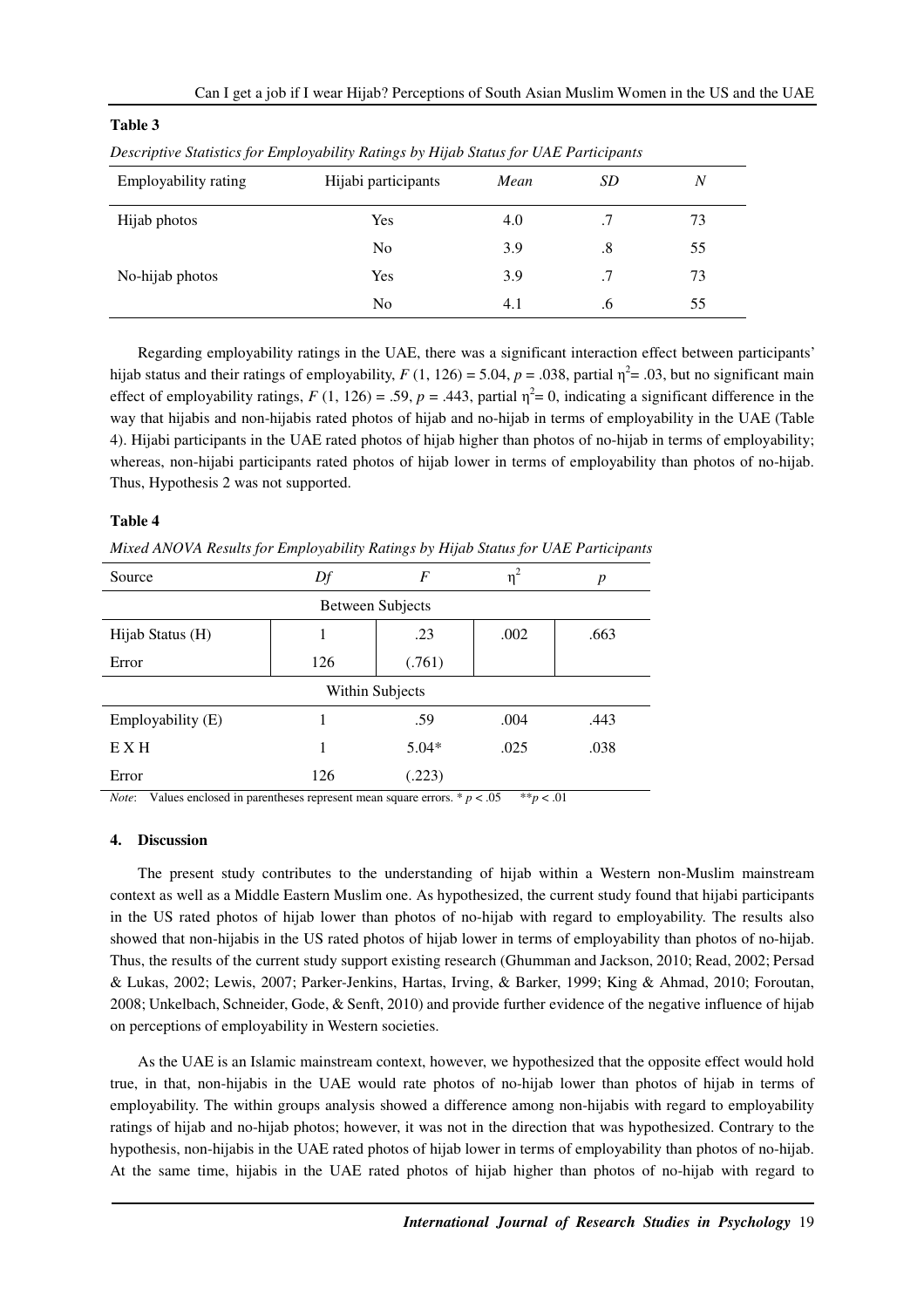employability. The limited extant literature on hijab and employability in Middle Eastern countries shows the dubious nature of the relationship where hijab can be seen as either a benefit or a detriment to employment opportunities and advancement (Mahfoodh, 2008; McIntosh & Islam, 2010; Hutchings, Metcalfe, & Cooper, 2010).

The perceptions of employability in this study suggest that hijabis may be perceived as less employable than non-hijabis in a Western context and to some extent in an Islamic context as well. As many Muslim women who have grown up in Western countries have high career aspirations and because there is an increasing trend toward the adoption of hijab among young Muslim women (Basit, 1996; Ali, 2005; Al-Jenaibi, 2010), this is a particularly disturbing perception. This belief may affect the self-esteem and self-efficacy of Muslim women who wear the hijab (or who are considering the option) and are interested in entering the workforce. As self-efficacy has been shown to be positively related to organizational commitment, the current study may have important implications for organizations that are looking to recruit and retain qualified personnel.

A study of 167 managers at a major engineering and transportation company in India (Sinha, Talwar, and Rajpal, 2002), for example, found a positive relationship between self-efficacy and organizational commitment. Additionally, Akhtar, Ghayas, and Adil (2012) found that self-efficacy is a predictor of organizational commitment among bank employees in Pakistan. If there is a tendency among Muslim women to feel that the hijab can act as a deterrent to employability, this may negatively affect the desire of women who wear the hijab to apply for jobs for which they may be qualified. If nothing else, this perception creates an added stressor for hijabis who are seeking employment. Thus, the results of this study verify the results of prior research that indicate the negative impact of the hijab on employability in Western contexts and extend this perception to the Islamic world.

At the same time, it is interesting to note that hijabis in the UAE perceived women wearing the hijab as more employable. As group membership affects perceptions and loyalties in that the norms of in-groups are used to judge appropriate behaviors (Klopf & McCroskey, 2007), it is possible that in-group preferences may be more salient amongst hijabis in Islamic contexts. As a visible marker of group membership, the hijab may be used to promote the social prestige of hijabis in Islamic countries, thereby increasing members' self-esteem (Rana, 2007; Ali, 2005). Therefore, as the current study reflects, wearing the hijab in an Islamic mainstream context may promote greater perceptions of employability amongst hijabis, but not amongst non-hijabis. Furthermore, comments from participants in the present study indicated the possibility that hijab may be more or less accepted depending on the industry or the organization. As the UAE has multinational corporations as well as government industries, future research may want to explore the perceptions of hijab in different employment contexts in the Middle East.

The present study contributes to the extant literature on the impact of religious symbols in public spaces. As images of the submissive and oppressed Muslim woman continue to plague Western media outlets, it is important to provide alternate narratives of the phenomenon from within Muslim communities. The ability to obtain employment is essentially a human rights issue. The results of the present study suggest that the Islamic headscarf may limit the employability of women who choose to wear it in the public sphere. This not only has consequences for those women, but adds to the notion that Muslims are "outsiders" within Western countries. If, however, as the results suggest, hijabis are also seen as less employable within Muslim majority states, the impact of such perceptions can limit the opportunities that hijabis are given in the global job market, not just in Western contexts. However, if more hijabis can move into positions of power within global organizations, the results of the present study suggest that group cohesiveness may open doors for other qualified hijabis, at least in Muslim mainstream contexts.

#### *4.1 Limitations and Suggestions for Future Research*

The present exploratory study attempted to bridge the gaps in existing literature related to the influence of visible religious symbols on perceptions of employability among South Asian Muslim women in two cultural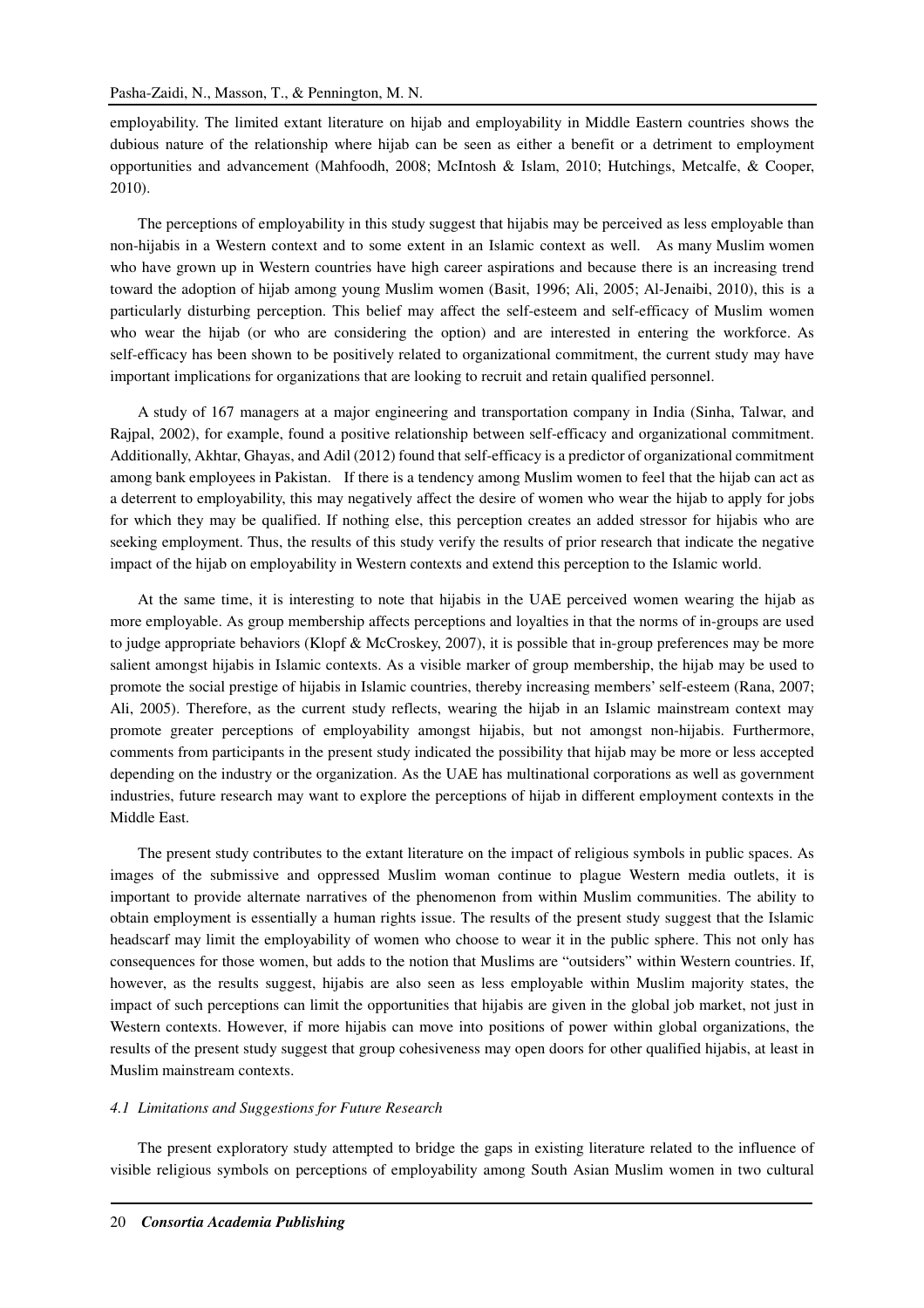contexts. Interest in this area has grown as a result of 9/11 and other terrorist activities which have increased media attention on the beliefs and practices of Muslims worldwide. As the present study focused on the experience of hijab among South Asian Muslim women in the US and the UAE, there were a number of aspects of the phenomenon that were not explored.

For example, the current study did not focus on the reasons that participants chose to wear or not wear the hijab in either country. Additional research is needed in this regard to provide insight into the decision-making processes of Muslim women with respect to wearing or not wearing the hijab in Western and Islamic countries. If the hijab continues to be perceived as a hindrance to employment, it may also have implications for the application of Muslim women's educational achievements to the job market. Future research may want to follow the trends for educational levels achieved by women wearing hijab and their subsequent entry into global job markets. Future research may also want to explore generational differences as well as family influences on perceptions of hijab. As first generation South Asian immigrants tend to continue the patriarchal traditions of their home country (Das & Kemp, 1997), the perspective of male relatives of both hijabis and non-hijabis may have some influence on the decision to wear or not wear the hijab in public spaces. As such, there may be differences in cultural values and practices between first generation and second generation Muslim women (Merz, Oort, Ozeke-Kocabas, & Schuengel, 2009).

Future research may want to do a comparative analysis of perceptions of hijab among first generation and second generation Muslims. Differences among participants' attitudes due to their migration status as either immigrants or expatriates were also not explored. Research into the differences in attitudes of participants due to immigration status may provide additional insights into the phenomenon explored in this study.

Finally, despite the present study's attempt to narrow the cultural boundaries of the participants, some factors that may have led to variation in the experiences of these participants are age, socioeconomic status, employment status, level of education and amount of time spent in their country of residence. Future research may want to address these and other demographic factors in terms of their influence on perceptions of employability of hijabis and non-hijabis. Additionally, as the current study focused on Muslims from a South Asian (Indian, Pakistani, and Bangladeshi) background, the experience of Muslims from other cultural backgrounds was not explored; thus, it is not possible to generalize the conclusions from this study to a multicultural Muslim population. Future research may want to study the influence of hijab in other cultural contexts.

### **5. Conclusion**

Although research related to Muslim practices in Western mainstream countries has increased, there is relatively little research on Muslim practices such as wearing the hijab in Islamic mainstream contexts. The current study supported previous findings regarding hijab and employability in Western contexts and added new knowledge comparing the perceptions of hijabis and non-hijabis in an Islamic context. Results of the current study reflect the need for more social and educational programs to combat stereotypes of hijab in both the Western and Islamic worlds. Stereotypes of the submissive and oppressed Muslim woman go hand in hand with images of women in traditional Islamic attire (Ruby, 2006). As a result, women who are visibly Muslim may be forced to contend with these stereotypes if they decide to follow a career path. As they continue to venture into the workforce, Muslim women who wear hijab may feel pressured to choose between employment opportunity and faith. Such a choice can create undue psychological stress which may further hinder their ability to obtain a job and in turn, confirm the negative stereotypes that already exist about women in Islam. As hijab continues to be a contentious topic with many countries imposing bans on its use in public spaces, research must continue to explore its impact on social, economic, and political domains. Research regarding hijab should also be used to initiate dialogue between Western and Islamic contexts, as well as within Muslim communities to allow diverse perspectives to be openly discussed and debated.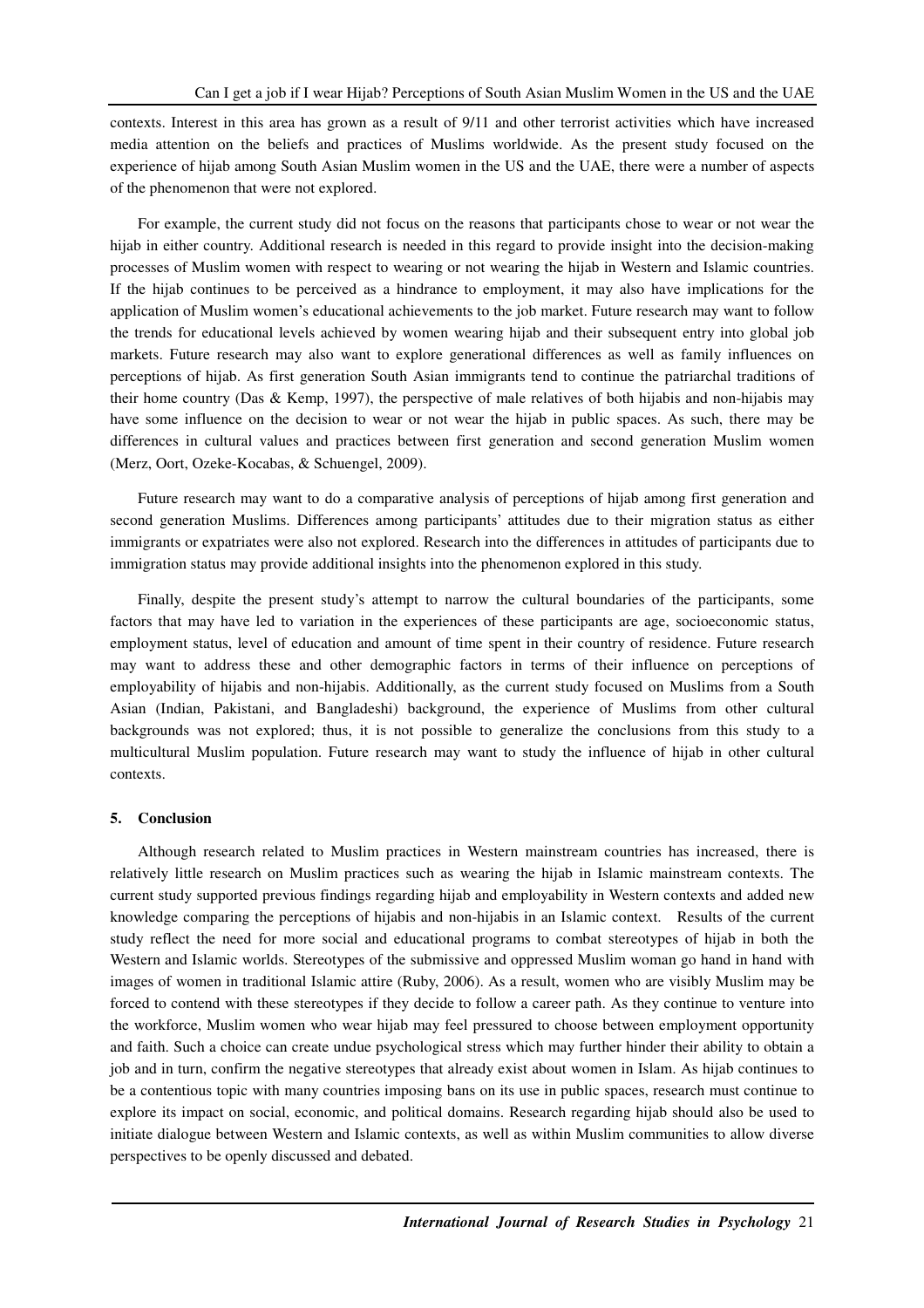### **6. References:**

- Ajrouch, K. J. (2007). Global contexts and the veil: Muslim integration in the United States and France. *Sociology of Religion, 68*(3), 321-325. http://dx.doi.org/10.1093/socrel/68.3.321
- Akhter, S., Ghayas, S., & Adil, A. (2012). Self-efficacy and optimism as predictors of organizational commitment among bank employees. *International Journal of Research Studies in Psychology*, *2*(2), 33-42.
- Ali, S. (2005). Why here, why now? Young Muslim women wearing hijab. *The Muslim World, 95,* 515-530. http://dx.doi.org/10.1111/j.1478-1913.2005.00109.x
- Al-Jenaibi, B. (2010). Differences between gender treatments in the workforce. *Cross-Cultural Communication, 6* (2), 63-74.
- Basit, T. N. (1996). `I'd hate to be just a housewife': Career aspirations of British Muslim girls. *British Journal of Guidance & Counselling, 24*(2), 227-243.
- Beuthe, S. (2008). Social and cultural relations between nationals and expatriates in the Gulf Cooperation Council. (Capstone Project). University Honors International Relations.
- Croizet, J. and Claire, T. (1998). Extending the concept of stereotype threat to social class: The intellectual underperformance of students from low socioeconomic backgrounds. *Personality and Social Psychology Bulletin, 24,* 588-594. http://dx.doi.org/10.1177/0146167298246003
- Das, A. K., & Kemp, S. F. (1997). Between two worlds: Counseling South Asian Americans. *Journal of Multicultural Counseling & Development, 25*(1), 23-33. http://dx.doi.org/10.1002/j.2161-1912.1997.tb00313.x
- Davis, D. W., Silver, B. D., & Baumer, A. J. (2002). Stereotype threat and race of interviewer effects in a survey on political knowledge. *State of the State Survey Briefing Paper 02-50.* Institute for Public Policy and Social Research. Michigan State University.
- Droogsma, R. A. (2007). Redefining hijab; American Muslim women's standpoints on veiling. *Journal of Applied Communication Research, 35*(3), 294-319. http://dx.doi.org/10.1080/00909880701434299
- Dunn, K. M., Klocker, N., & Salabay, T. (2007). Contemporary racism and Islamaphobia in Australia: Racializing religion. *Ethnicities, 7*, 564-589. http://dx.doi.org/10.1177/1468796807084017
- Fair, L. S. (2003). Muslims in Denmark: Discourse of the veil. *Middle States Geographer, 36*, 15-24.
- Foroutan, Y. (2008). Employment differentials of second generation Muslim immigrants: Assimilation and discrimination hypotheses. *Immigrants & Minorities*, *26*, 219–241. http://dx.doi.org/10.1080/02619280802528452
- Farrell, F. (2008). Voices on Emiratization: the impact of Emirati culture on the workforce participation of national women in the UAE private banking sector. *Journal of Islamic Law and Culture, 10,* 107–165. http://dx.doi.org/10.1080/15288170802236374
- Gallant, M. (2006). Five case studies of Emirati working women in Dubai Their personal experiences and insights. Unpublished doctoral dissertation. University of Southern Queensland, Australia. Retrieved from http://eprints.usq.edu.au/1425/2/Gallant\_2006\_whole.pdf
- Ghumman, S., & Jackson, L. (2010). The downside of religious attire: The Muslim headscarf and expectations of obtaining employment. *Journal of Organizational Behavior, 31*, 4-23. http://dx.doi.org/10.1002/job.601
- Godwin, S. M. (2006). Globalization, education and Emiratization: A study of the United Arab Emirates. *The Electronic Journal on Information Systems in Developing Countries, 27,* 1-14.
- Gole, N. (2003). The voluntary adoption of Islamic stigma symbols. *Social Research, 70,* 809-828.
- Heibling, M. (2008). Islamophobia in Switzerland: A new phenomenon or a new name for xenophobia? Paper prepared for Annual Conference of the Midwest Political Science Association (MPSA), Chicago, 3 - 6 April 2008
- Hutchings, K., Metcalfe, B. D., and Cooper, B. K. (2010). Exploring Arab Middle Eastern women's perceptions of barriers to, and facilitators of, international management opportunities. *The International Journal of Human Resource Management, 21,* 61-83. http://dx.doi.org/10.1080/09585190903466863
- Jana-Masri, A. and Priester, P. E. (2007). The development and validation of a Quran-based instrument to assess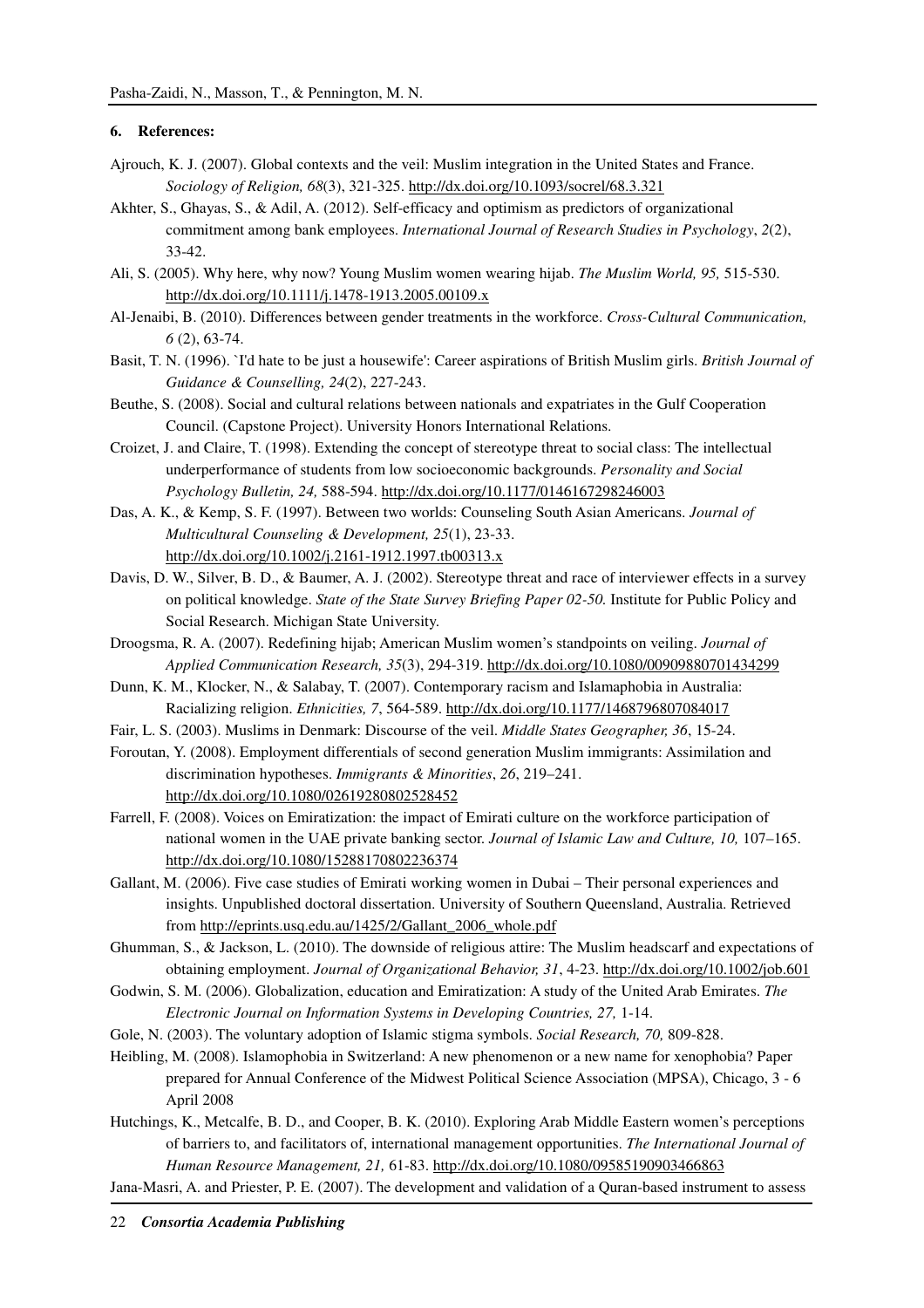Islamic religiosity: The Religiosity of Islam Scale. *Journal of Muslim Mental Health, 2,* 177-188. http://dx.doi.org/10.1080/15564900701624436

- Kapiszewski, A. (2006). Arab versus Asian migrant workers in the GCC countries. *United Nations Expert Group Meeting on International Migration and Development in the Arab Region. United Nations Secretariat.* Retrieved from www.pfcmc.com/esa/population/meetings/EGM\_Ittmig\_Arab/P02\_Kapiszewski.pdf
- King, E. B., & Ahmad, A. S. (2010). An experimental field study of interpersonal discrimination toward Muslim job applicants. *Personnel Psychology, 63*, 881–906. http://dx.doi.org/10.1111/j.1744-6570.2010.01199.x
- Klein, O., Pohl, S., & Ndagijimana, C. (2007). The influence of intergroup comparisons on Africans' intelligence test performance in a job selection context. *The Journal of Psychology, 141*(5), 453-467. http://dx.doi.org/10.3200/JRLP.141.5.453-468
- Klopf, D. W. and McCroskey, J. C. (2007). *Intercultural communication encounters*. Pearson: Boston.
- Lewis, R. (2007). Veils and sales: Muslims and the spaces of postcolonial fashion retail. *Fashion Theory, 11*, 423-442. http://dx.doi.org/10.2752/175174107X250235
- Mahfoodh, H. (2008). *Hijab in the eyes of little Muslim women*. Unpublished masteral thesis. Graduate College of Bowling Green, Ohio.
- Mahmud, Y., & Swami, V. (2010). The influence of the hijab (Islamic head-cover) on perceptions of women's attractiveness and intelligence. *Body Image, 7,* 90-93. http://dx.doi.org/10.1016/j.bodyim.2009.09.003
- Mayers, G., Sonleitner, N., and Wooldridge, D. G. (2007). Next step: From internship to workplace participation in the United Arab Emirates. *Delta Kappa Gamma Bulletin,* 12-16.
- McIntosh, J. C. and Islam, S. (2010). Beyond the veil: The influence of Islam on female entrepreneurship in a conservative Muslim context. *International Management Review, 6*, 103-109.
- Melvin, K. (2008). The United Arab Emirates: Melting Pot, Mosaic, or Neither: The Case of the Indian and the Palestinian. (Capstone Project). Retrieved from http://dspace.wrlc.org/bitstream/1961/7837/1/Melvin,%20Kendall,%202008F.pdf
- Merz, E., Oort, F. J., Ozeke-Kocabas, E., & Schuengel, C. (2009). Intergenerational family solidarity: Value differences between immigrant groups and generations. *Journal of Family Psychology, 23*(3), 291-300. http://dx.doi.org/10.1037/a0015819
- Mohammadi, N., Jones, T., & Evans, D. (2008). Participant recruitment from minority religious groups: the case of the Islamic population in South Australia. *International Nursing Review, 55,* 393-398. http://dx.doi.org/10.1111/j.1466-7657.2008.00647.x
- Moore, K. M. (2007). Visible through the veil: The regulation of Islam in American law. *Sociology of Religion, 68*(3), 237-251. http://dx.doi.org/10.1093/socrel/68.3.237
- Nelson, C. (2004). *UAE National women at work in the private sector: Conditions and constraints.* Dubai: Centre for Labour Market Research & Information (CLMRI).
- Owens, J., & Massey, D. S. (2011). Stereotype threat and college academic performance: A latent variables approach. *Social Science Research, 40,* 150-166. http://dx.doi.org/10.1016/j.ssresearch.2010.09.010
- Parker-Jenkins, M., Hartas, D., Irving, B. A., & Barker, V. (1999). Inclusion, exclusion and cultural awareness: Career services supporting the career aspirations of Muslim girls. Paper presented at the *European Conference on Educational Research*, Lahti, Finland, 22-25 September 1999.
- Peek, L. (2005). Becoming Muslim: The development of a religious identity. *Sociology of Religion, 66,* 215-242. http://dx.doi.org/10.2307/4153097
- Persad, J. V. and Lukas, S. (2002). No hijab is permitted here: A study on the experiences of Muslim women wearing hijab applying for work in the manufacturing, sales, and service sectors. *Women Working with Immigrant Women.* Retrieved from

http://atwork.settlement.org/downloads/No\_Hijab\_Is\_Permitted\_Here.pdf

- Quinn, D. M., & Spencer, S. J. (2001). The interference of stereotype threat with women's generation of mathematical problem-solving strategies. *Journal of Social Issues, 57*, 55–71. http://dx.doi.org/10.1111/0022-4537.00201
- Rana, A. (2007). On being a Muslim woman. *Intercultural Education, 18*(2), 169-175. http://dx.doi.org/10.1080/14675980701327304